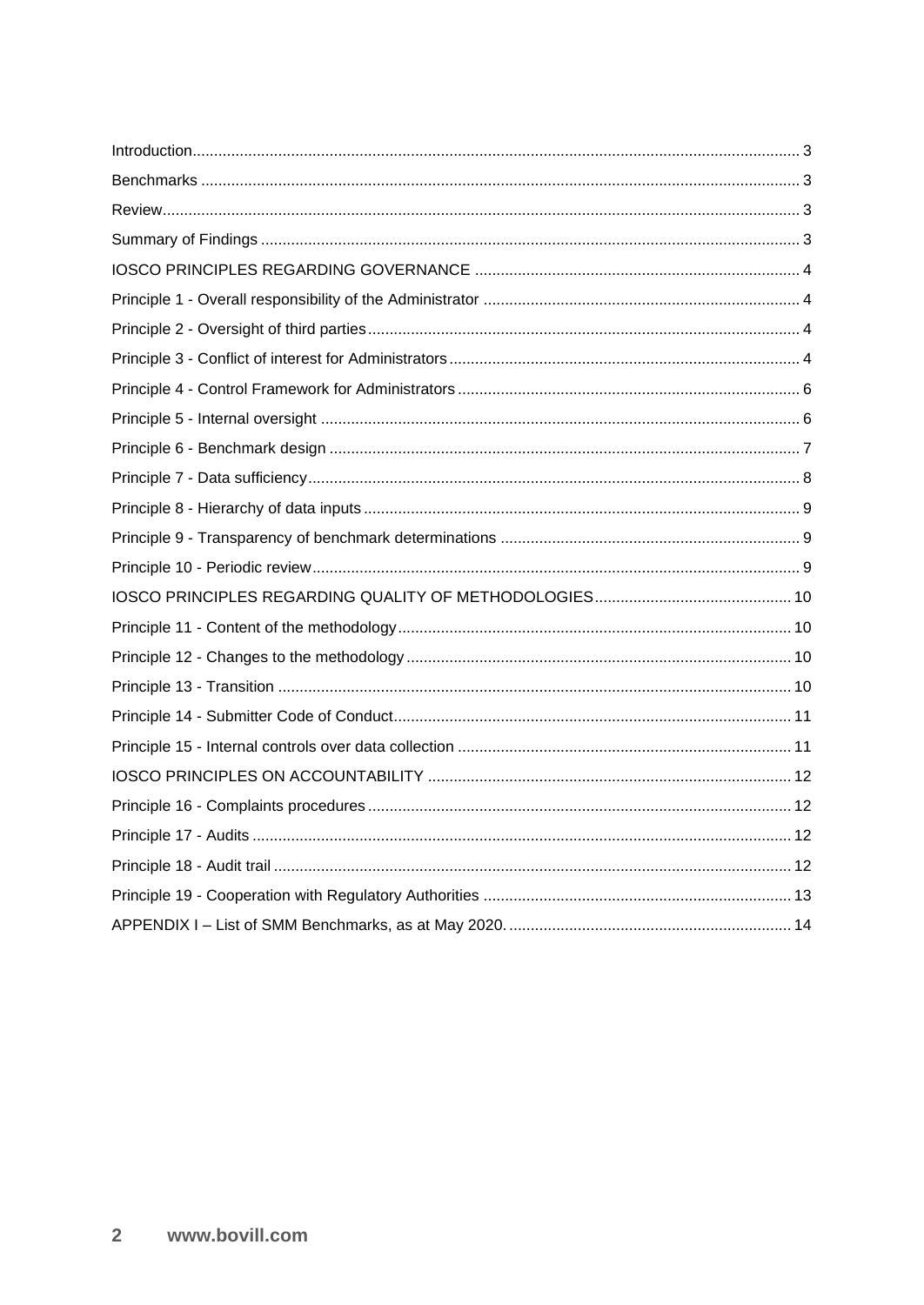#### **Introduction**

Shanghai Metals Market ("SMM", or "the Administrator") is a leading independent information and data service provider covering the commodities markets in China. It provides information on markets, prices, analysis, commentary, consultancy services and commodity indices.

SMM considers that these SMM indices are Benchmarks, as defined in the Final Report on "Principles for Financial Benchmarks" (the "Principles"), as published by the International Organization of Securities Commissions ("IOSCO") on 17 July 2013. These are a non-binding set of principles that set out global best practice for the design, calculation, and management of benchmarks

SMM believes that the Principles (rather than any other principles published by IOSCO, such as the Principles for Oil Price Reporting Agencies) are appropriate to its administration of its Benchmarks. SMM has therefore commissioned a review by an independent external party of its adherence to the Principles. It is intended that, in line with the requirements of the Principles, SMM will update this statement on at least an annual basis.

SMM is solely responsible for all aspects of the collection of the inputs to these benchmarks, the definition and methodology of each benchmark and the oversight and governance of all aspects of the submission, validation, calculation, governance and distribution of the Benchmarks.

#### **Benchmarks**

SMM Benchmarks cover various categories, principally ferrous, non-ferrous, precious and minor metals of various grades and specifications. The full list of SMM Benchmarks is listed in Appendix 1.

#### **Review**

SMM engaged Bovill Limited, an independent regulatory compliance consultancy, to review its compliance with the Principles. Bovill Limited has prepared and approved this report, dated 20<sup>th</sup> May 2020.

#### **Summary of Findings**

- SMM's policies and procedures are consistently applied to all of its published Benchmarks
- SMM intends to apply those policies and procedures to any further Benchmarks that it publishes
- SMM's policies and procedures relating to the Benchmarks comply with the recommended practices in the Principles regarding the establishment, operation and oversight of financial **Benchmarks**
- SMM has in place a control and oversight framework which is designed to promote the quality and integrity of the determination process for the Benchmarks. The standards that have been set by SMM are designed to ensure that:
	- $\circ$  potential conflicts of interests which may arise out of the operation of the Benchmarks are appropriately identified and addressed.
	- $\circ$  each Benchmark adequately reflects the interest for which it has been established.
	- $\circ$  there are procedures designed to mitigate the market impact of methodology changes or cessations of any of the Benchmarks
- **We consider SMM to be compliant with the Principles, as detailed below**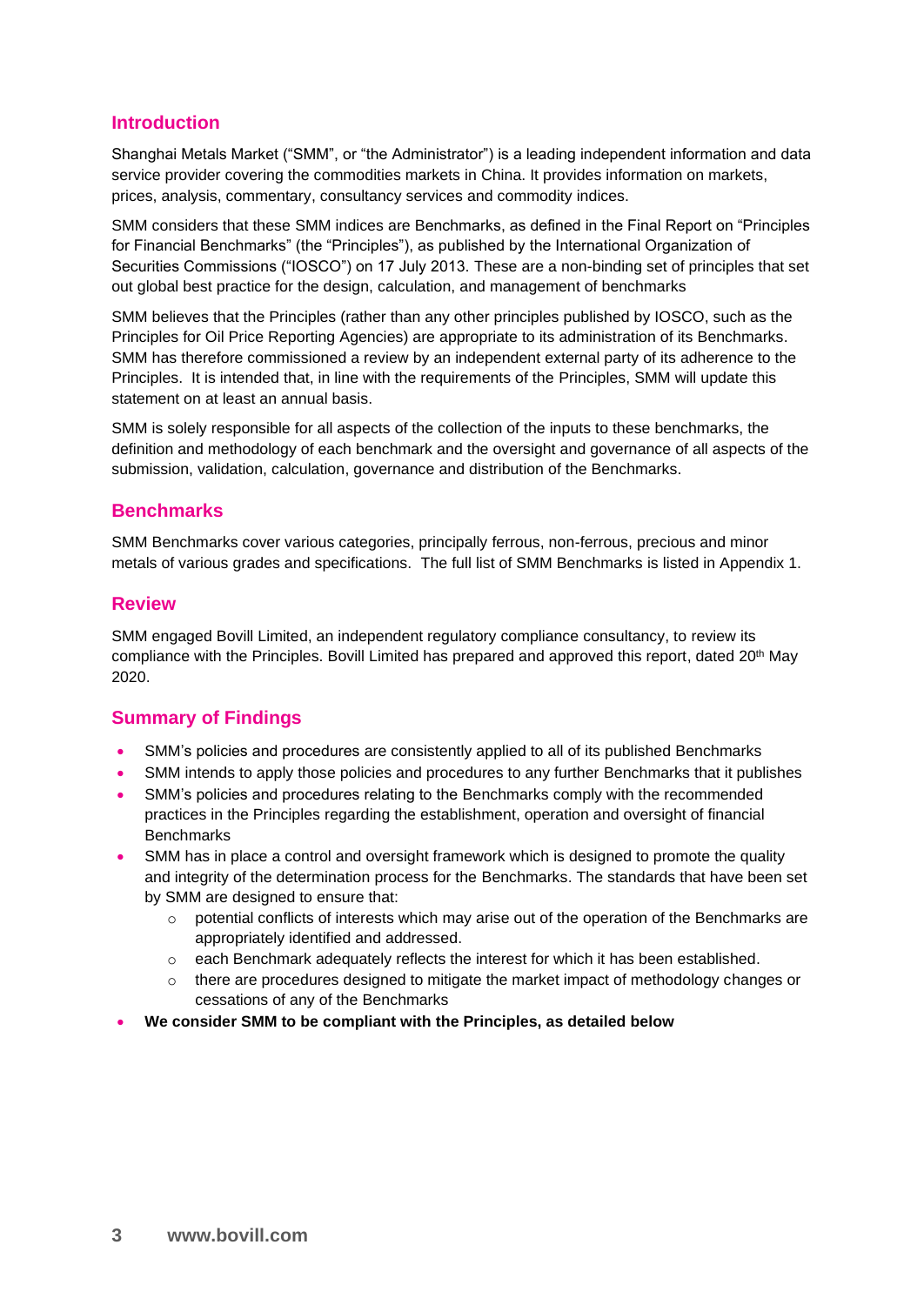# **IOSCO PRINCIPLES REGARDING GOVERNANCE**

#### **Principle 1 - Overall responsibility of the Administrator**

The Administrator should retain primary responsibility for all aspects of the Benchmark determination process.

As Administrator of the SMM Benchmarks, SMM has responsibility for the development, calculation, publication, maintenance, and licensing of the SMM Benchmarks. The SMM Benchmarks are ultimately the responsibility of the SMM Board.

The determination of the SMM Benchmarks relies on an internal calculation methodology developed by SMM. Oversight of the Benchmarks is carried out by the SMM Benchmark Management Committee, with day-to-day oversight carried out by the firm's Benchmark team line management. The Committee's Terms of Reference are available on the SMM website and on request.

The Head of Information Technology is responsible for the company's IT infrastructure, on which all activities related to Benchmark calculation and dissemination are carried out.

"First line of defence" monitoring of bids, offers and trades used in the SMM Benchmarks is undertaken by SMM Benchmark team members. In addition, line managers in the Benchmark teams carry out ongoing monitoring, and can, subject to later review, exclude bids, offers and trades from the Benchmark calculations in order to maintain the integrity of the Benchmarks.

#### **Principle 2 - Oversight of third parties**

Where activities relating to the Benchmark determination process are undertaken by third parties - for example collection of inputs, publication or where a third party acts as Calculation Agent - the Administrator should maintain appropriate oversight of such third parties.

SMM does not use third party service providers in its Benchmark determination process, whether for collection of data input, management or calculation. As a result, principle 2 does not apply to SMM.

#### **Principle 3 - Conflict of interest for Administrators**

To protect the integrity and independence of Benchmark determinations, Administrators should document, implement and enforce policies and procedures for the identification, disclosure, management, mitigation or avoidance of conflicts of interest. Administrators should review and update their policies and procedures as appropriate.

#### **Policies**

SMM maintains policies and procedures that address how current and potential conflicts of interest are or will be identified, recorded, managed, mitigated, and disclosed. These are documented as follows:

- SMM Benchmark Management Committee terms of reference (regarding conflicts in that committee)
- SMM Conflicts of Interest Policy
- SMM Information & Technology Company Anti-Bribery Policy
- **SMM Code of Business Ethics**
- SMM Conflict of Interest Disclosure Form
- **SMM Personal Account Dealing Declaration**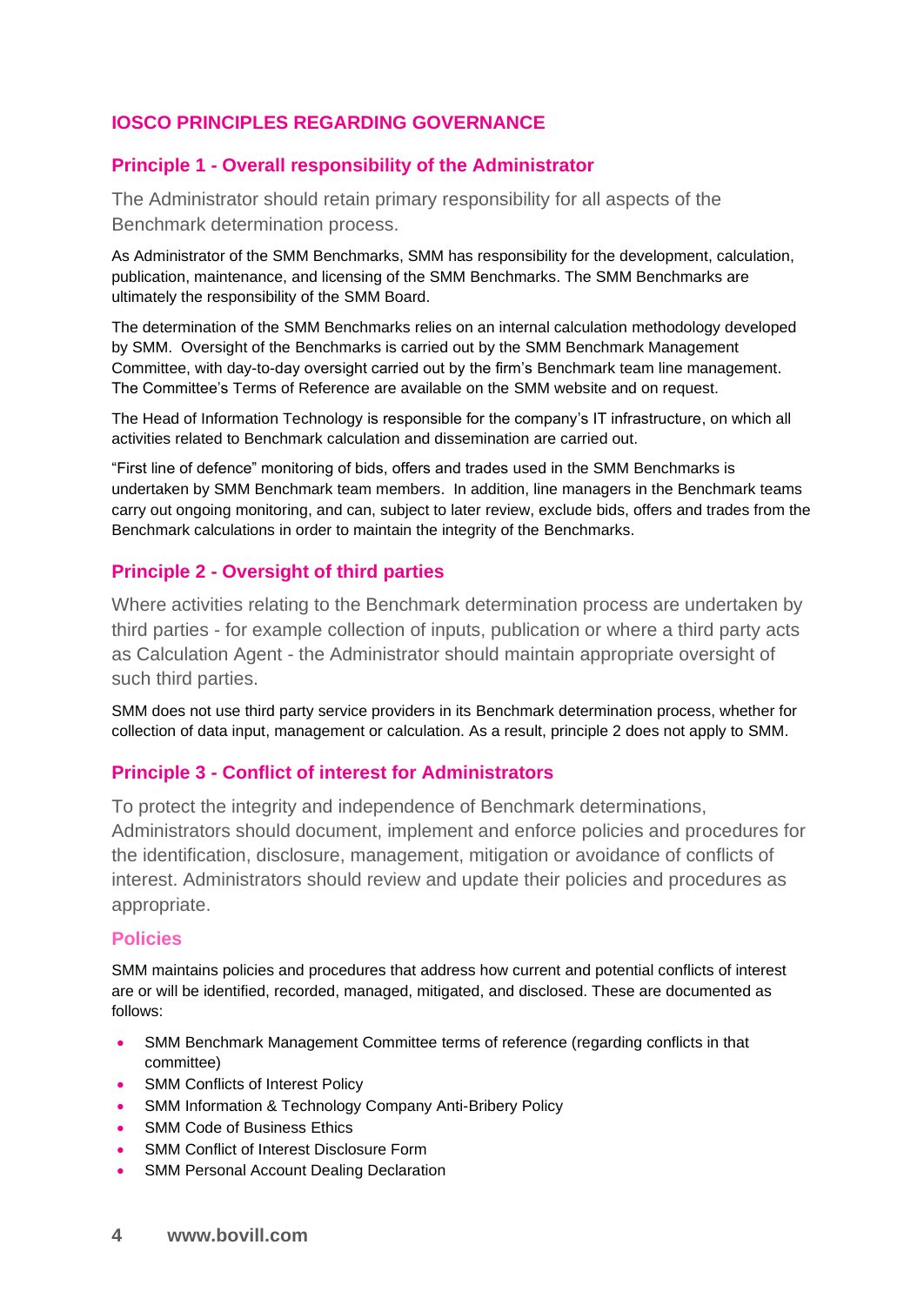- SMM Submitter Code of Conduct
- SMM Staff Remuneration Policy
- SMM Conflicts of Interest Register
- **SMM Data Standards Policy**

#### **Potential Staff Conflicts of Interest**

The SMM Staff Remuneration Policy makes it clear that remuneration is not dependent on the level or movement of any of the Benchmarks. SMM has strict anti-corruption and bribery policies and provides all staff with regular training on these.

#### **Potential Conflicts of Interest on the SMM Benchmark Management Committee**

There are no identified material conflicts of interest affecting the SMM manager, who chairs the SMM Benchmark Management Committee. No other members of the SMM Benchmark Management Committee have identified material conflicts of interest or potential conflicts of interest.

Any potential conflicts, and their mitigation will be noted by the Committee and are recorded in the conflicts of interest register. The SMM Benchmark Management Committee is charged with investigating and acting upon (if appropriate) potential breaches of the Conflicts of Interest policy

As stated in the SMM Benchmark Management Committee terms of reference, Committee members must monitor for any actual or potential conflict of interest (including any potential perceived conflict of interest), and disclose such actual or potential conflicts of interest promptly upon becoming aware of such conflict, or at the latest before discussion of an item giving rise to a conflict whether during meetings or outside of meetings. In the event of there being a conflict of interest, the member will be excluded from considering this matter and this will be recorded in the minutes of the meeting.

Further, the Terms of Reference require that committee members must be "fit and proper, and appropriately experienced in compliance-related matters."

#### **Potential Corporate Level Conflicts of Interest**

SMM is not a user of any of the Benchmarks nor is it a participant in the markets that the Benchmarks measure or in the markets for which the Benchmarks are used for settlement.

#### **Notable Circumstances**

There are two particular circumstances which apply to SMM in relation to which conflicts of interest could arise:

- Changes to the Benchmark methodologies: SMM's SMM Benchmark Management Committee reviews the Benchmark methodologies annually. As detailed in its terms of reference and in the Benchmark methodologies, where the SMM Benchmark Management Committee proposes changes that are considered material, market participants will be notified of the proposed changes and given the opportunity to comment on them. As mentioned above, the Committee is chaired by a senior SMM Manager and has policies in place to ensure the identification and management of conflicts of interest.
- Exclusion of data from a Benchmark: SMM monitors the trades, bids and offers made available to staff and which comprise the inputs to its Benchmarks. As detailed in the SMM Benchmark Administration Control Framework, senior line management in the SMM Benchmarks teams have the ability to remove from the Benchmark calculation process any trade, bid or offer or other data point that he or she considers to result from suspicious activity, manifest error or mis-trade. Those decisions are subject to review by the SMM Benchmark Management Committee.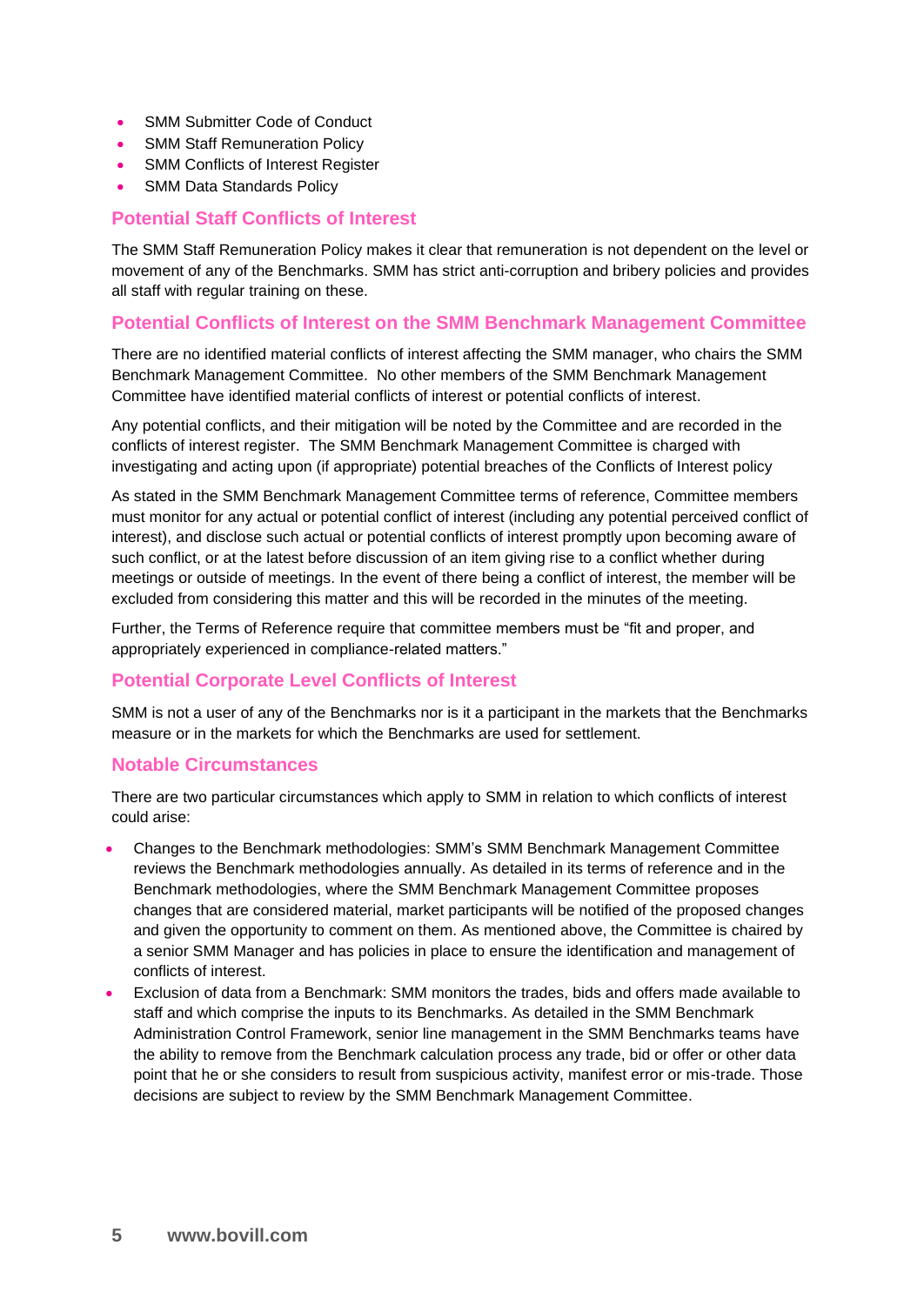# **Principle 4 - Control Framework for Administrators**

An Administrator should implement an appropriate control framework for the process of determining and distributing the Benchmark.

SMM's maintains a Benchmark Administration Control Framework, applicable to all of the Benchmarks which it administers. The aim of the Benchmark Administration Control Framework is to promote the highest ethical business standards within SMM, ensuring that staff are adequately trained and supervised, and that systems and procedures ensure compliance at both an individual and company level.

In summary, the Benchmark Administration Control Framework:

- Sets out the procedures which all SMM staff must observe in order to fulfil SMM's administrative and risk management requirements
- Sets out the responsibilities of the SMM Benchmark teams, SMM Benchmark Oversight Committee and SMM Board (with regards to activities around Benchmarks)
- Sets out the requirement for training and competence
- Clarifies the use of expert judgement and discretion in the Benchmark determination process
- Sets out the procedure for the identification and avoidance of market abuse
- Explains SMM's Personal Account Dealing Policy
- Sets out SMM's procedures for the receipt and management of complaints
- Sets out SMM's procedures for identifying and managing conflicts of interest
- Sets out SMM's whistleblowing policy and procedure
- Sets out the basis on which submitters may be included or excluded from submitting data to the **Benchmarks**
- Sets out the data sufficiency principles for the SMM Benchmarks

All directors and employees are responsible for reading, understanding and complying with all procedures applicable to them.

# **Principle 5 - Internal oversight**

Administrators should establish an oversight function to review and provide challenge on all aspects of the Benchmark determination process.

Ultimate responsibility for the SMM Benchmarks lies with the organisation's Board, with oversight of the Benchmarks delegated to the SMM Benchmark Management Committee. The Chairman of the SMM Benchmark Management Committee is appointed by the SMM Board, and appointment of all members of the Committee must be approved by the SMM Board. Day-to-day oversight is maintained by the SMM Benchmark team line management, who are represented on the SMM Benchmark Management Committee, in line with the Terms of Reference for that Committee.

The SMM Benchmark Management Committee is responsible for oversight of the Benchmarks. Its responsibilities, set out fully in its Terms of Reference, are in summary:

- To review all aspects of the process for the determination and publication of the Benchmarks to ensure that they are in accordance with best practice and the Principles and that each Benchmark methodology is adhered to, including in respect of any exercise of judgement by SMM employees
- To ensure the Committee itself comprises individuals with the appropriate skills and experience to collectively oversee all aspects of the calculation and management of the SMM Benchmarks
- To ensure the quality of the inputs, calculation, governance and oversight of SMM Benchmarks Members have the appropriate authority, experience and experience to manage all aspects of the Benchmarks. The Committee commissions reports on the quality of Benchmark inputs and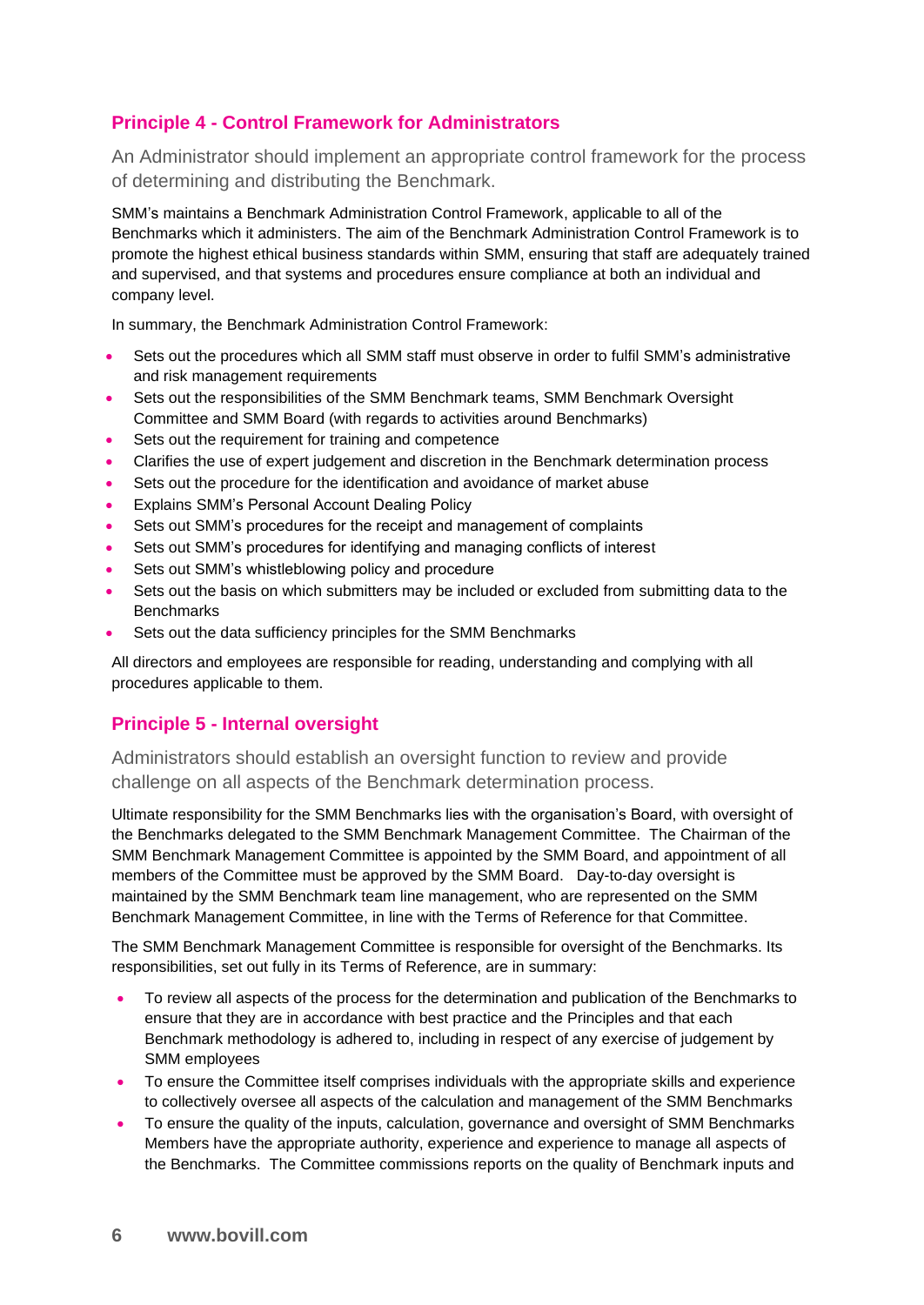calculation and has the authority to scrutinise all aspects of the Benchmark calculation and governance process and enact change as required

- o ensuring that all staff involved in the collection, calculation, governance and publication of Benchmark data are appropriately trained on all SMM Benchmark policies and have suitable expertise in the markets the Benchmarks seek to measure. Training on all SMM Benchmarks is an ongoing process for all Benchmark staff and their competence is assessed and reviewed by the Committee
- In particular, where individual staff are approved to exercise expert judgment with regard to any aspect of the Benchmark, these staff and their line management responsible for monitoring exercise of Judgment will receive specific training on the SMM Benchmarks Expert Judgment **Policy**
- To review and advise the Board of SMM on the processes and procedures adopted by the Benchmark Management Committee to ensure that the SMM systems are not used for market abuse
- To review at least annually the definitions of the Benchmarks and the methodology for each **Benchmark**
- To identify any conflicts of interests in relation to a Benchmark and its determination process on an on-going basis
- To review and advise the Board of SMM on the processes and procedures adopted by the Benchmark Management Committee to ensure SMM's compliance with the requirements of the Principles and other regulatory authorities as relevant, including considering the findings of any reviews by those regulatory authorities and ensuring the implementation of any necessary remedial actions
- In respect of SMM's internal "Benchmark Administration Control Framework", "Anti-Money Laundering Procedures", "Anti-Corruption & Bribery Policy", "Whistleblowing Policy", "Complaints Policy" and "Conflicts of Interest Policy", to:
	- $\circ$  review them at least annually and make recommendations for change as necessary
	- o review at least annually the process for communicating those requirements to SMM staff
	- $\circ$  ensure that effective measures are in place to identify and address any breaches of those
- To review SMM's compliance resources
- Maintenance of Benchmark data security and cybersecurity policies, procedures and standards. These are subject to regular review by the Committee to ensure they remain appropriate and up to date
- To review at least annually the Terms of Reference of the Committee and make recommendations for change, if any, to the Board
- Periodically commissioning and considering reports from SMM's internal audit function on the performance of the Benchmarks and compliance with all Benchmark policies and procedures and the Principles. If required, the Committee may also commission an external auditor to report on compliance with SMM Benchmark Policies and procedures and compliance with the Principles

#### **Principle 6 - Benchmark design**

The design of the Benchmark should seek to achieve, and result in, an accurate and reliable representation of the economic realities of the Interest it seeks to measure, and eliminate factors that might result in a distortion of the price, rate, Benchmark or value of the Benchmark.

The SMM Benchmark Methodologies detail how each Benchmark is designed to ensure an accurate and reliable representation of the relevant market, to ensure that Benchmark components are sufficiently liquid to provide transparent, accurate pricing.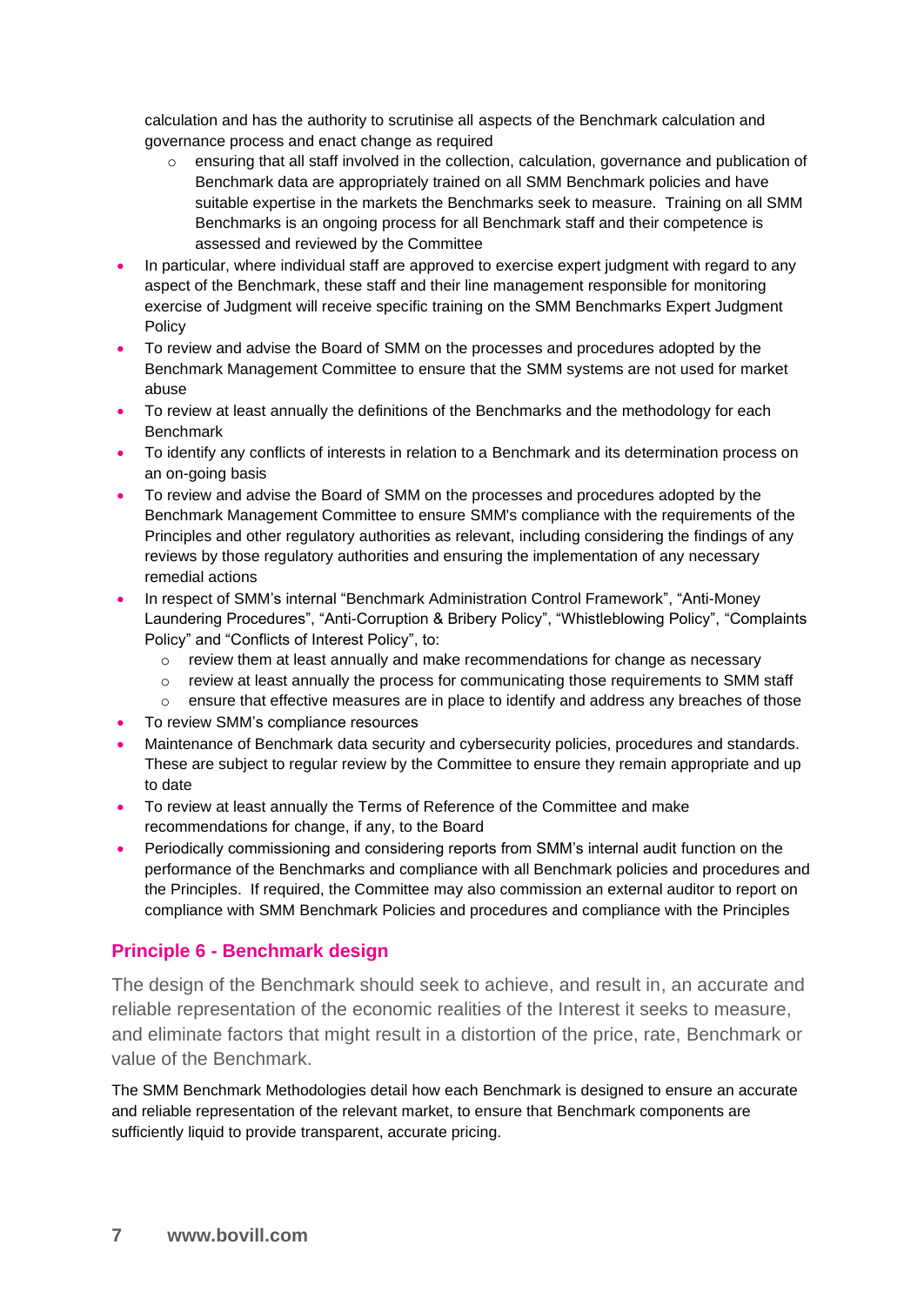SMM verifies the accuracy and reliability of market data that are submitted and adopted in benchmark assessments. Market data is generated by market participants who have completed, or who are about to complete, transactions.

SMM builds and adopt procedures to identify outliers, in terms of SMM benchmark assessment methodology or unverified data and exclude such data from benchmark assessment. Exclusions will be recorded.

SMM has established specific criteria for who can submit market data to SMM. SMM has a quality control procedure to assess the qualifications of market participants who submit data. At the end of the procedure, SMM will authorise these market participants to submit data

SMM ensure that those who submit data comply with SMM's standards for quality and integrity. The methodologies were developed in close consultation with market participants. They are reviewed by the SMM Benchmark Management Committee on an annual basis and as required.

SMM collects transaction data and other information from actors at every part of the supply chain for metals in the Chinese markets and is thus able to keep under constant review the adequacy of the sample used to represent the Interest, size and liquidity of the relevant market, relative size of the underlying market in relation to the volume of trading in the market that references the Benchmark, the distribution of trading among market participants and market dynamics.

# **Principle 7 - Data sufficiency**

The data used to construct a Benchmark determination should be sufficient to accurately and reliably represent the Interest measured by the Benchmark

SMM operates a stringent Data Sufficiency Policy. SMM seeks to receive market information from as broad a cross section of the relevant market as possible in order to ensure the inputs remain sufficient to accurately and reliably represent the underlying markets measured by the Benchmark are based on prices that have been formed by the competitive forces of supply and demand.

If a very limited number of market-makers are active in the market, or if a limited number submit data that constitutes a significant proportion of the total data upon which the assessment is based, SMM will continue to seek fully transparent and verifiable data from the market at large and to apply SMM Benchmark methodology principles of transparency, repeatability and time sensitivity.

When no bid, offer or transaction data exists, SMM may consider other verifiable data reported and published through the day, including fully and partially confirmed trades, notional trading values and other market information as provided for publication.

Under such circumstances, SMM may also be able to observe direct market activity or the effect of commonly traded commodities on illiquid markets via spread differentials and/or shipping economics.

SMM also analyses the relationships between different products and factors these relationships into assessments for markets where transactional data falls to low levels.

Finally, SMM normalizes other available data that may be relevant to the assessment during periods when low amounts or no transactional data exists, including transactional data from related markets, in the manner described above.

Compliance with the SMM Data Sufficiency Policy is regularly monitored by the SMM Benchmark Management Committee.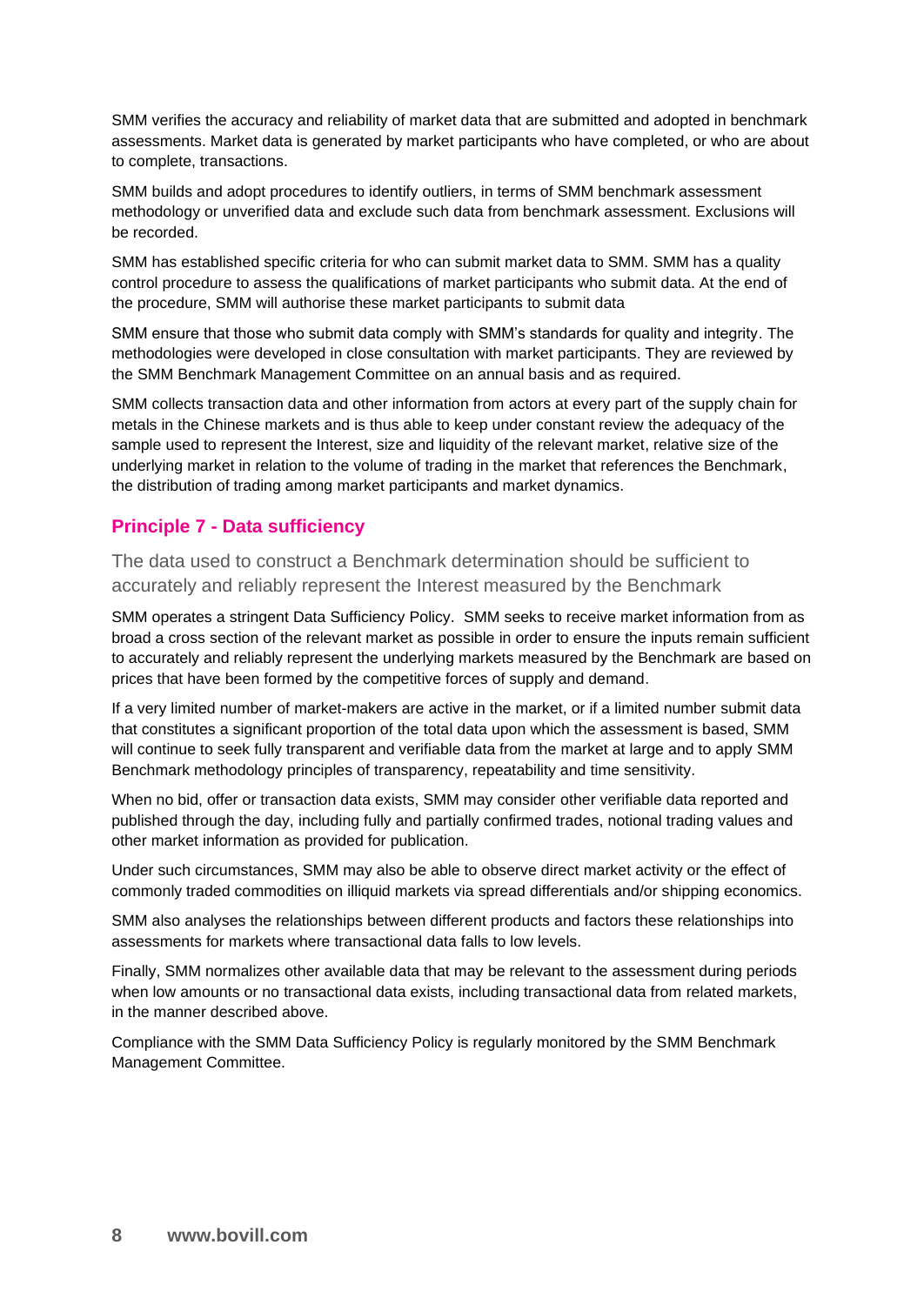# **Principle 8 - Hierarchy of data inputs**

An Administrator should establish and Publish or Make Available clear guidelines regarding the hierarchy of data inputs and exercise of Expert Judgment used for the determination of Benchmarks.

SMM operates a comprehensive Hierarchy of Data Inputs policy for all its benchmarks. Where there are appropriate transactions in the underlying markets, these are used. The data hierarchy is as follows:

- Concluded transactions
- Firm bids that are available to the whole marketplace, with market accepted terms
- Firm offers that are available to the whole marketplace, with market accepted terms
- Expressions of interest to trade, with market accepted terms
- Third party reports of transactions
- Any other data that may be relevant to SMM benchmarks
- Buying and selling indications

In exceptional cases, where a lack of liquidity represents a challenge in making assessments, SMM analysts apply a normalization process to include information on transactions which fall outside the standard specifications listed in the methodology pertaining to, but not limited to, volume, timing, delivery, payment terms, import tariffs, product specifications and other operational matters.

This normalisation process adopted is in line with established industry good practice, and will only be used either as a reference for assessments or be included as part of the assessment range. Where normalisation has occurred and has been reflected in a published benchmark assessment, this will be described in the text of the published report and the process will be described and justified.

Apart from instances where data may be excluded, SMM will typically only exercise expert judgement where market information about firm bids and offers or transactions is not available

#### **Principle 9 - Transparency of benchmark determinations**

The Administrator should describe and publish with each Benchmark determination, to the extent reasonable without delaying an Administrator publication deadline:

a) A concise explanation of how the determination was developed;

b) A concise explanation of the extent to which and the basis upon which Expert Judgment if any, was used in establishing a Benchmark determination.

SMM makes clear in its daily market comments whether it has assessed a benchmark based on transaction or bid/offer data or whether it has used other forms of evidence or calculation.

#### **Principle 10 - Periodic review**

The Administrator should periodically review the conditions in the underlying Interest that the Benchmark measures to determine whether the Interest has undergone structural changes that might require changes to the design of the Methodology. The Administrator also should periodically review whether the Interest has diminished or is non-functioning such that it can no longer function as the basis for a credible Benchmark.

The SMM Benchmark Management Committee is responsible for reviewing the SMM Benchmarks and for determining whether each Benchmark continues to provide a robust assessment of the underlying market. The SMM Benchmark Management Committee reviews each Benchmark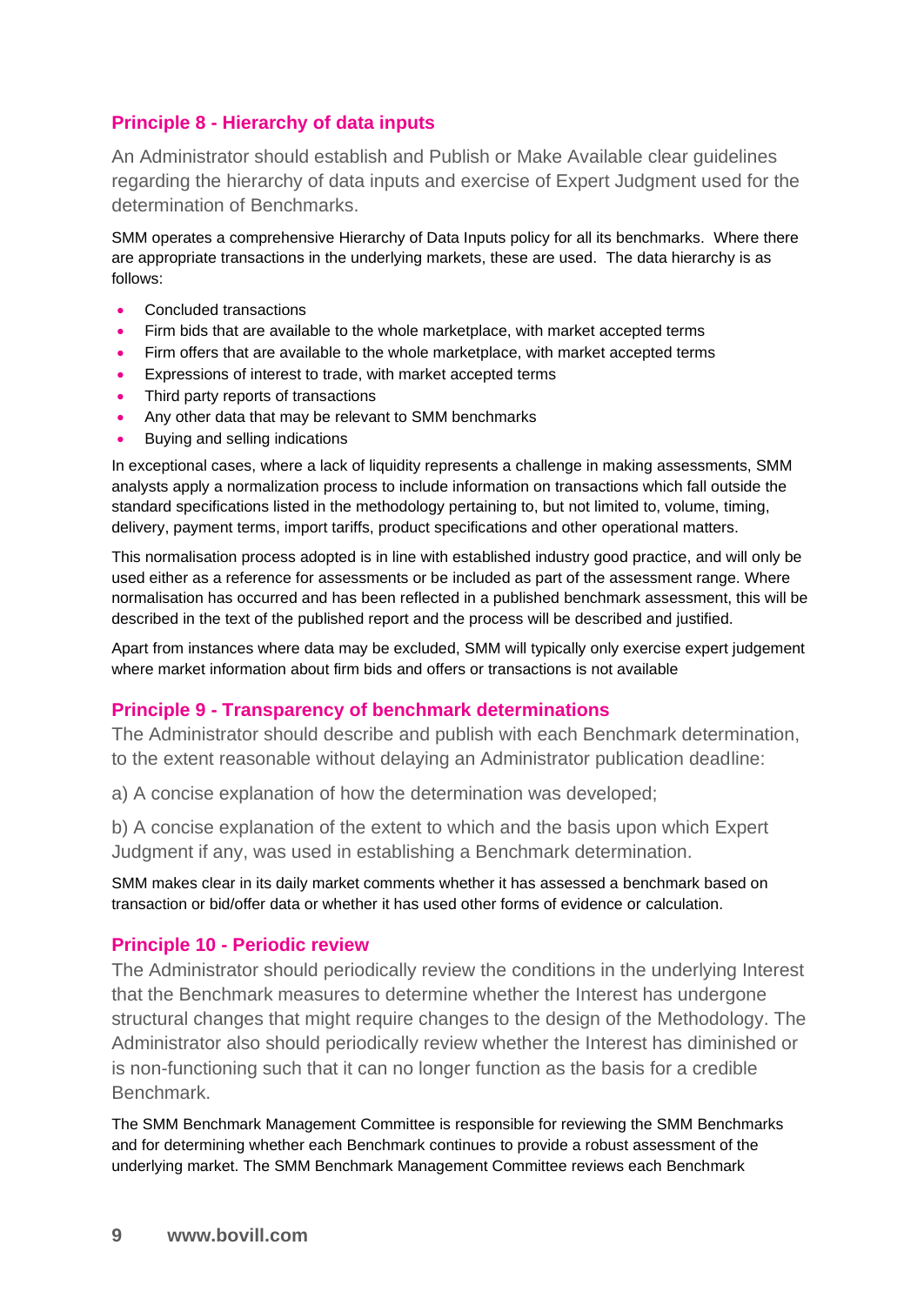methodology at least annually or more often as required, in line with the SMM Benchmark Review Policy and SMM Benchmark Consultation Policies.

SMM assesses activity in each market their benchmarks seek to measure (such as a significant change in market liquidity) that might require a structural change to the Benchmark methodology and refers its assessment to the SMM Benchmark Management Committee. If the SMM Benchmark Management Committee determines that a particular Benchmark may require modification or termination, it will work with users of the Benchmark and other stakeholders as per the SMM Benchmark Consultation Policies. These policies detail the notification time and procedures to be given to the markets if a decision is taken to modify or terminate the Benchmark.

# **IOSCO PRINCIPLES REGARDING QUALITY OF METHODOLOGIES**

#### **Principle 11 - Content of the methodology**

The Administrator should document and Publish or Make Available the Methodology used to make Benchmark determinations. The Administrator should provide the rationale for adopting a particular Methodology.

SMM publishes a separate methodology for each of its Benchmarks. These are available on the SMM website. The methodologies contain sufficient information to allow stakeholders to understand the methodology and objectives of the relevant Benchmark, in order to assess the suitability of the Benchmark for their purposes.

SMM operates and maintains via the SMM Benchmark Management Committee a Benchmark Submitter Exclusion or Inclusion policy that clearly establishes criteria for including and excluding Submitters.

#### **Principle 12 - Changes to the methodology**

An Administrator should Publish or Make Available the rationale of any proposed material change in its Methodology, and procedures for making such changes.

SMM has established procedures to be followed in respect of amendments to Benchmark methodologies. These distinguish between material and minor changes and include undertakings to consult publicly on these. All material amendments require consultation with stakeholders, and the approval of the SMM Benchmark Management Committee before implementation.

SMM reserves the right to make immediate alterations to methodology, for the benefit of all users and other stakeholders, in cases of force majeure or extraordinary market circumstances.

#### **Principle 13 - Transition**

Administrators should have clear written policies and procedures, to address the need for possible cessation of a Benchmark, due to market structure change, product definition change, or any other condition which makes the Benchmark no longer representative of its intended Interest.

SMM has a Benchmark Discontinuation Policy which will ensure that should the need for a benchmark to be continued arise, this will take place in an orderly fashion. The policy provides for full consultation with users and other stakeholders

The final decision to discontinue a benchmark is the responsibility of the Benchmark Management Committee and will be taken following full consideration of feedback received from users and other market participants and ensure that there is appropriate and timely notification of changes.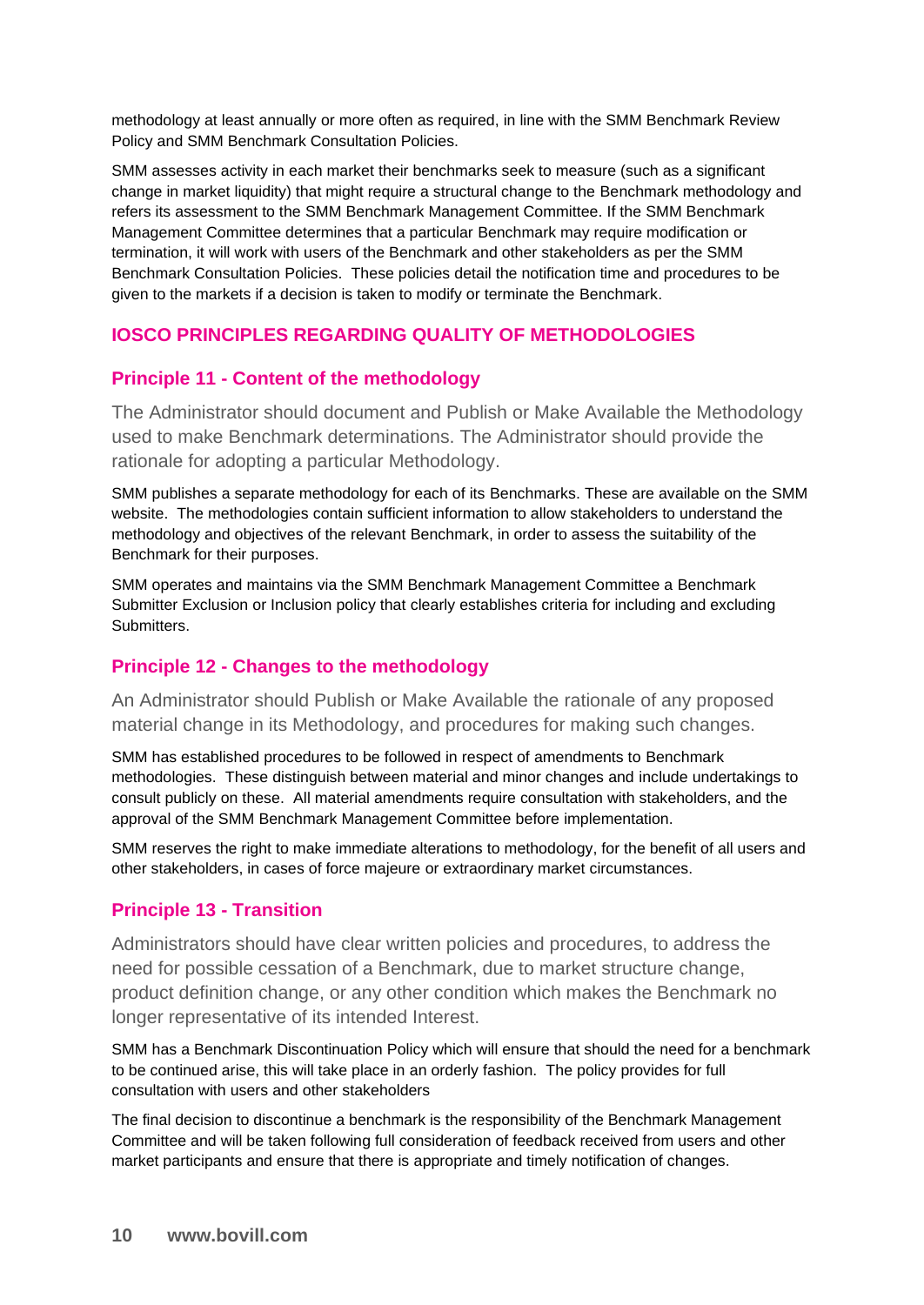Due to the nature of SMM's Benchmarks and their underlying markets, SMM has determined that it is not appropriate to set out criteria to guide the selection of alternative Benchmarks or to set out the time periods during which Benchmarks will continue to be produced in order to facilitate the migration of existing contracts to an alternative Benchmark. However, if a Benchmark is to be discontinued, SMM will consult with its stakeholders and all relevant regulators to attempt to ensure a smooth transition.

# **Principle 14 - Submitter Code of Conduct**

Where a Benchmark is based on Submissions, the Administrator should develop guidelines for Submitters ("Submitter Code of Conduct"), and should only use inputs or Submissions from entities which adhere to the Submitter Code of Conduct.

SMM has in place extensive controls over Submitters. All Submitters are required to sign and undertake compliance with the Code of Conduct for submitters. Under SMMs Submitter Exclusion or Inclusion policy, if a submitter is judged by the SMM Benchmark teams to be in breach of the Submitter Code of Conduct, they will be excluded from the Benchmark calculation process. The Submitter Code of Conduct and Submitter Exclusion or Inclusion Policy are owned by the SMM Benchmark Management Committee and subject to their review.

The Submitter Code of Conduct itself provides guidance for Submitters on:

- Submitter's Data Input Procedures
- Submission Guidelines, including exercise of expert judgment
- Organisational arrangements
- Submitter Governance Policy
- Conflicts of Interest Arrangements
- Systems and Controls Arrangements
- Benchmark Manipulation Detection and whistleblowing arrangements
- Record Keeping Management
- Cooperation with SMM and Regulators

#### **Principle 15 - Internal controls over data collection**

When an Administrator collects data from any external source the Administrator should ensure that there are appropriate internal controls over its data collection and transmission processes.

SMM operates a Data Standards Policy that ensures that only appropriately trained and experienced staff receive data from Submitters. Transmission is effected by a number of defined, secure channels. Data is only accepted from named sources, whose role or position in the Submitter organisation is clear to SMM, and SMM has procedures in place to verify this. SMM collects data from numerous sources, including front and back offices. The data collected from back offices and other sources is used to corroborate data from front offices.

Submissions are stored in SMM's secure storage system to ensure the segregation and confidentiality of data, and to prevent the improper usage of the data by parties not involved in the Benchmark calculation process.

SMM attaches importance to confidentiality, and all employees must strictly abide by SMM Confidentiality and Conflicts of Interest policies, which prohibits the disclosure of any Benchmark compilation-related information, whether regarding Benchmark values, data or customers, to any individual outside the Benchmark teams, unless required to by law.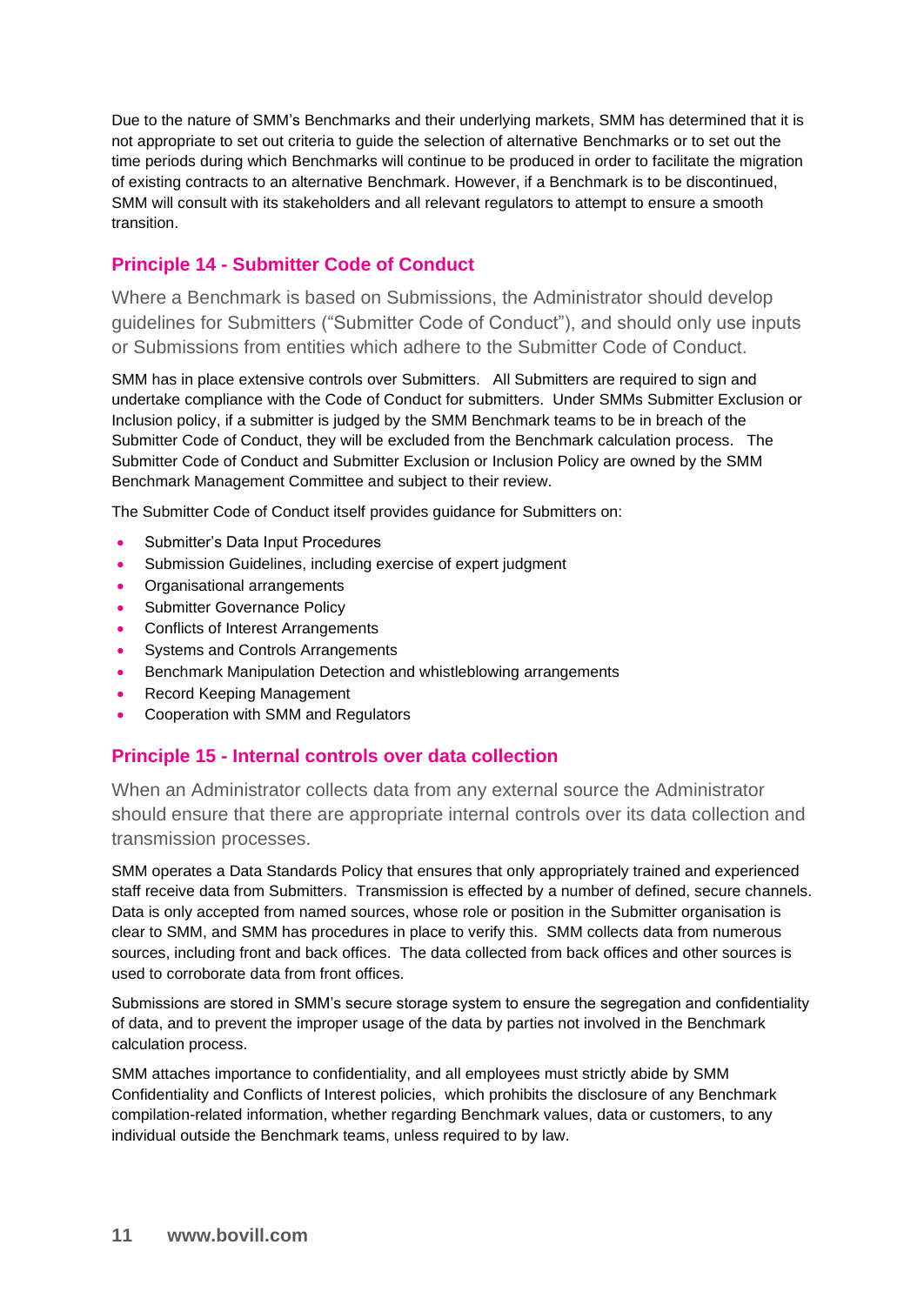# **IOSCO PRINCIPLES ON ACCOUNTABILITY**

#### **Principle 16 - Complaints procedures**

The Administrator should establish and Publish or Make Available a written complaints procedures policy.

SMM operates a Complaints Policy. This details the mechanisms by which complaints can be received (written letters, a dedicated email and telephone numbers).

The Policy lays out the details that will be requested of the individual or firm making the complaint, in order to allow SMM to investigate fully.

The Complaints Policy details an escalation policy, with associated timeframes for escalation and/or response as appropriate. Escalation is independent of any personnel who may be or may have been involved in the subject of the complaint.

The Complaints policy requires that all documentation related to the complaint is retained for a minimum of five years.

The Complaints Policy is subject to annual review by the SMM Benchmark Management Committee on an annual basis, or as regulatory change requires.

#### **Principle 17 - Audits**

The Administrator should appoint an independent internal or external auditor with appropriate experience and capability to periodically review and report on the Administrator's adherence to its stated criteria and with the Principles.

SMM maintains an Audit Policy, which requires an internal auditor to carry out regular and ad-hoc audits on the SMM Benchmarks, for consideration by the SMM Benchmark Management Committee. He/she is required to conduct regular audits in accordance with the ISOCO principles, the SMM price methodology and other related documents. Regular audits are carried out on a quarterly and annual basis. The scope and requirements for these audits are defined by the SMM Benchmark Management Committee and the internal auditor.

Following the completion of an internal audit, the internal auditor is required to submit a written management report to the SMM Benchmark Management Committee within a specific timeline. The specific requirements are as follows: the quarterly report shall be completed within two weeks following the completion of the audit; the annual report to be completed within one month after audit.

An external auditor will be selected and retained by The SMM Benchmark Management Committee to review and report on compliance of the SMM Benchmarks with stated policies and procedures as well as the IOSCO Principles. with the SMM price indices in accordance with its stated methodological standards and criteria. External audits will be carried out on at least a yearly basis.

# **Principle 18 - Audit trail**

Written records should be retained by the Administrator for five years.

As part of the Audit Policy described above, SMM retains written records related to the SMM Benchmarks for at least five years and specifically retains:

- All Data collected to generate the SMM Benchmarks, including all submitted data and any other data, and the source of these data
- Details of professional judgment exercised by Benchmark team staff in calculating the SMM **Benchmarks**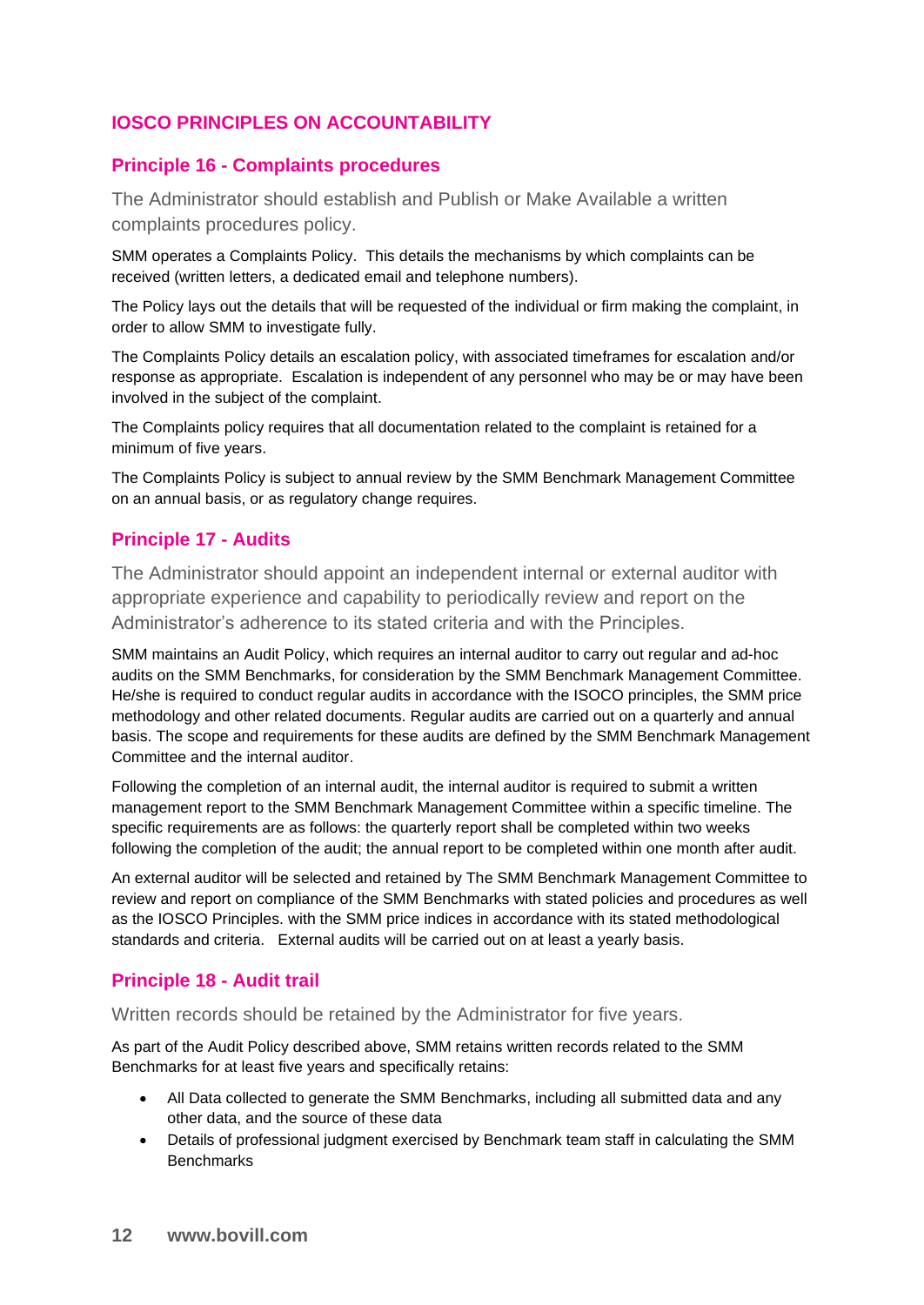- Changes or adjustments to standard procedures and methodologies, including adjustments made under special circumstances or interruptions in the market
- The identity and role of the personnel involved in the formulation of the SMM Benchmarks
- All inquiries and responses related to data input

Internal auditors are required to conduct audit trails during regular audits and present the result of the audit in the management report.

Checks are conducted to determine if the relevant records are comprehensive and include all the information mentioned in the above requirements.

Checks are conducted to determine if the relevant records can be retrieved and verified, and the relevant person in charge can be traced.

Data is randomly selected for a given date for a cyclic test, to verify a matching SMM Benchmark value can be generated through the records in the archives based on the relevant SMM Benchmark Methodology document.

# **Principle 19 - Cooperation with Regulatory Authorities**

Relevant documents, Audit Trails and other documents subject to these Principles shall be made readily available by the relevant parties to the relevant Regulatory Authorities in carrying out their regulatory or supervisory duties and handed over promptly upon request.

SMM responds promptly and appropriately to enquiries and requests for information or documentation from regulatory authorities, in line with its formal Working with Competent Authorities and Regulators policy.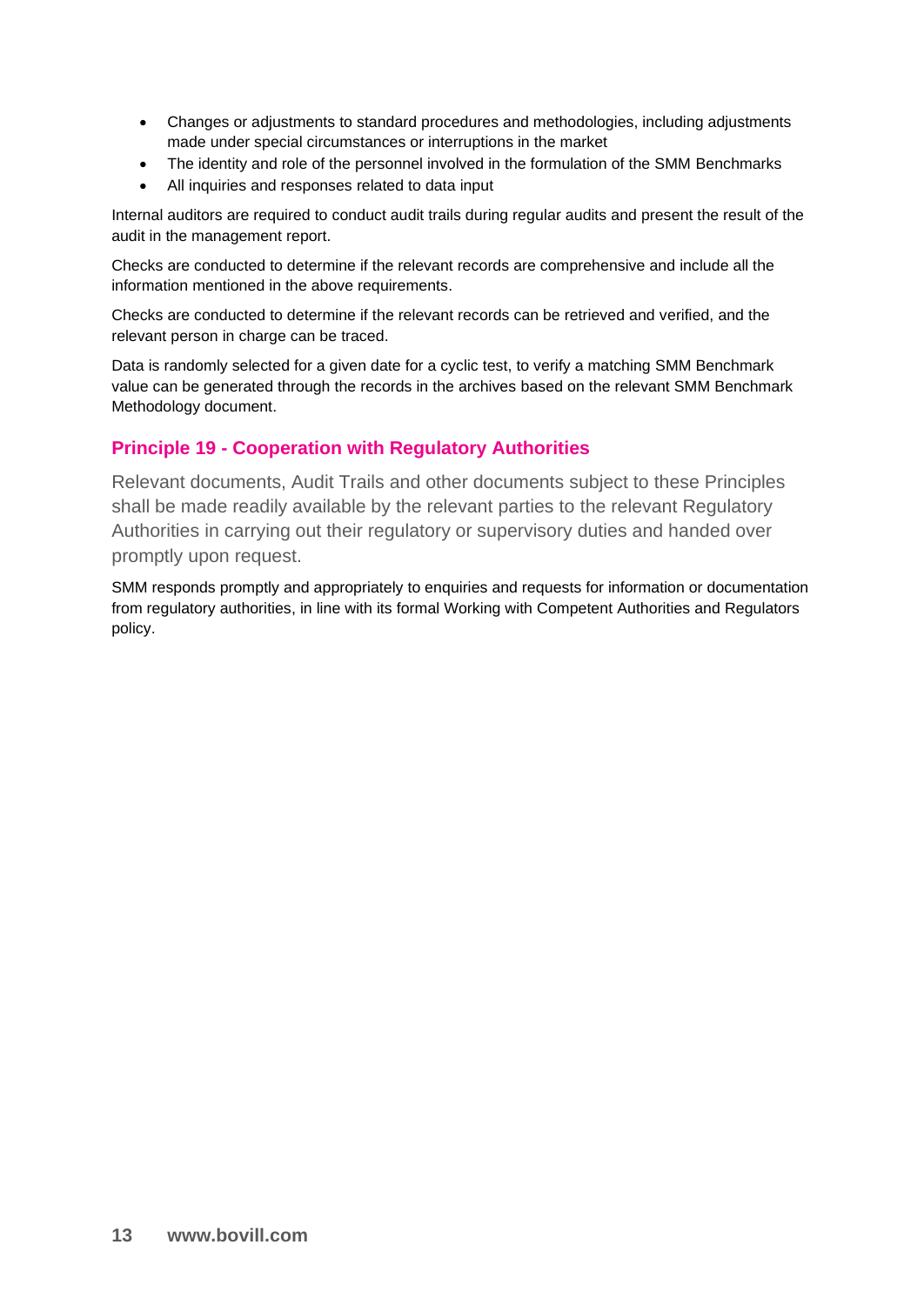#### **APPENDIX I – List of SMM Benchmarks, as at May 2020.**

**SMM 1# Copper Cathode spot price SMM 1# Copper Cathode of Guangdong spot price SMM Yang Shan Premium SMM Copper Concentrate Index SMM Refining Charge of Copper Blister SMM aluminium alloy ADC12 spot price SMM A00 aluminium ingot spot price SMM alumina price index SMM Foshan A00 aluminium ingot spot price SMM #1 Nickel spot price SMM Nickel Pig Iron (8-12%) spot price SMM Nickel Sulfate (Battery Grade) spot price SMM 304/2B Stainless Steel Coil spot price MMi (Metals Market Index) Iron Ore Price Index SMM Silver Spot Price SMM Cobalt Sulfate Spot Price SMM Cobalt Chloride Spot Price SMM Lithium Carbonate**(**Battery Grade**)**Spot Price SMM Lithium Hydroxide**(**Battery Grade**)**Spot Price SMM #1 Tin Ingot Spot Price SMM Didymium Oxide Spot Price 0#Zinc Spot Price 1#Zinc Spot Price 0#Zinc\_GuangDong Spot Price 1#Zinc\_GuangDong Spot Price T/C**(**Treatment Charges**)**for Zinc Concentrate-Inner Mongolia T/C for Zinc Concentrate-Yun Nan T/C for Zinc Concentrate-Hu Nan T/C for Zinc Concentrate-Guang Xi T/C for Zinc Concentrate-Shan Xi T/C for Zinc Concentrate-Si Chuan 1#Lead Spot Price Secondary Refined Lead Spot Price T/C for Lead Concentrate-Inner Mongolia**